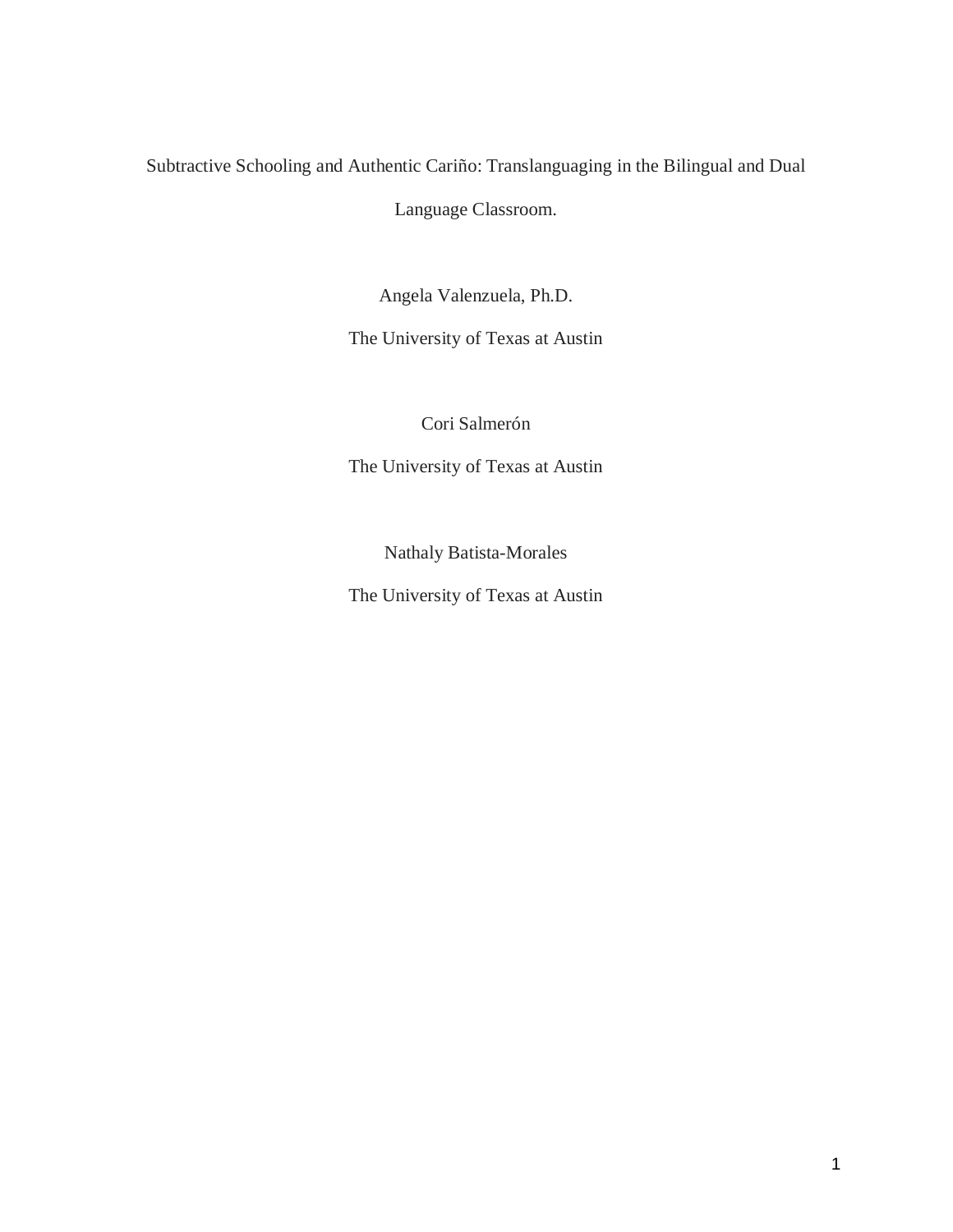Translanguaging es una característica crítica del bilingüismo y tiene el potencial de ser un importante enfoque pedagógico en la educación bilingüe. Sin embargo, bilingual education has not traditionally enacted translanguaging pedagogy and instead has focused on the development of monolingual proficiency of two languages. Esto no deja ver el posible potencial de la pedagogía del translenguaje. This monolingual approach to bilingualism, which emphasizes the separation of languages, can be viewed como un producto pedagógico del proyecto colonial y como un ejemplo de subtractive schooling because it devalues the rich translanguaging practices of bilinguals.

Empezando con un repaso de las teorías de translanguaging, subtractive schooling and the politics of caring (Valenzuela, 1999/2010), este capítulo propone entonces la promulgación de una pedagogía del translenguage that acts as a force that counters pedagogical practices that police language. We give examples from the field of this conception in practice y reflejamos acerca del impacto en estudiantes. We conclude by offering practical implications for teachers and guiding questions.

### **Review of translanguaging**

El término, "translanguaging," tiene dos significados primarios that we bring to light. First, it can be used to describe a type of pedagogy. En cuanto a la pedagogía, el término, "translanguaging," originates from the Welsh term *trawsieithu,* which was first developed by Cen Williams (1994). Williams lo utilizó para describir las prácticas pedagógicas donde las maestras y maestros planifican lessons that include the intentional switching of languages for different tasks. For example, in a literacy lesson, students might read in English and write in Welsh (Williams, 1994, as cited in Baker, 2011). Since its inception, translanguaging has been taken up by a wide range of scholars (e.g. Creese & Blackledge, 2010; Canagarajah, 2011;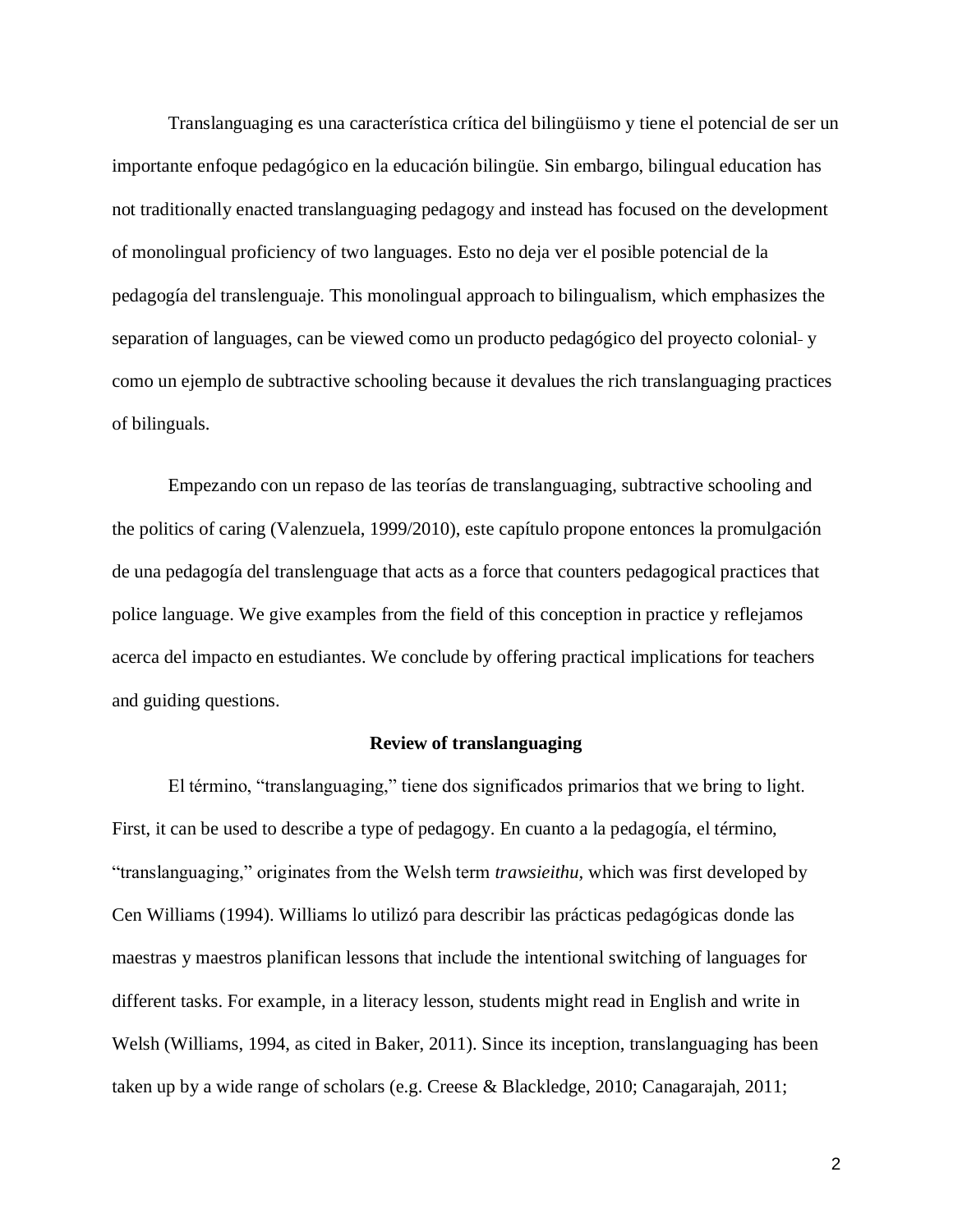García, 2009; García & Wei, 2014) para considerar "the complex language practices of plurilingual individuals and communities" and "the pedagogical approaches that use those complex practices," (García & Wei, 2014, p.20).

Second, in terms of its role as a theory of bilingualism, in Canagarajah's (2011) work, he defines translanguaging as, "the ability of multilingual speakers to shuttle between languages, treating the diverse languages that form their repertoire as an integrated system," (p.401). En el libro fundamental de García y Wei (2014) en translanguaging lo definen como, "the enaction of language practices that use different features that had previously moved independently constrained by different histories, but that now are experienced against each other in speakers' interactions as one *new* whole," (p.21). De esta manera, translanguaging es una manera de pensar sobre el uso del lenguaje que irrumpe con definiciones estáticas de idiomas "standard" y highlights the active nature of languaging. The emphasis is not on language, but rather on languaging, which is defined as "the simultaneous process of continuous becoming of ourselves and of our language practices, as we interact and make meaning in the world," (García & Wei, 2014 p.8).

### **Review of subtractive schooling and the politics of caring**

Drawing on findings from an ethnographic study at Seguín High School (pseudonym), Valenzuela (1999/2010) contends that schools subtract value from the cultural capital that Mexican American students bring to school in two significant ways. Primero, las escuelas están envueltas activamente en la práctica de "de-Mexicanization" la cual desenfatiza y marginaliza students' languages, cultures, and community-based identities. Esto es significativo ya que esta exclusión sistemática de las culturas, lenguajes e identidades de nuestros estudiantes impacta tanto el engagement de los estudiantes como el achievement académico de estos. A social effect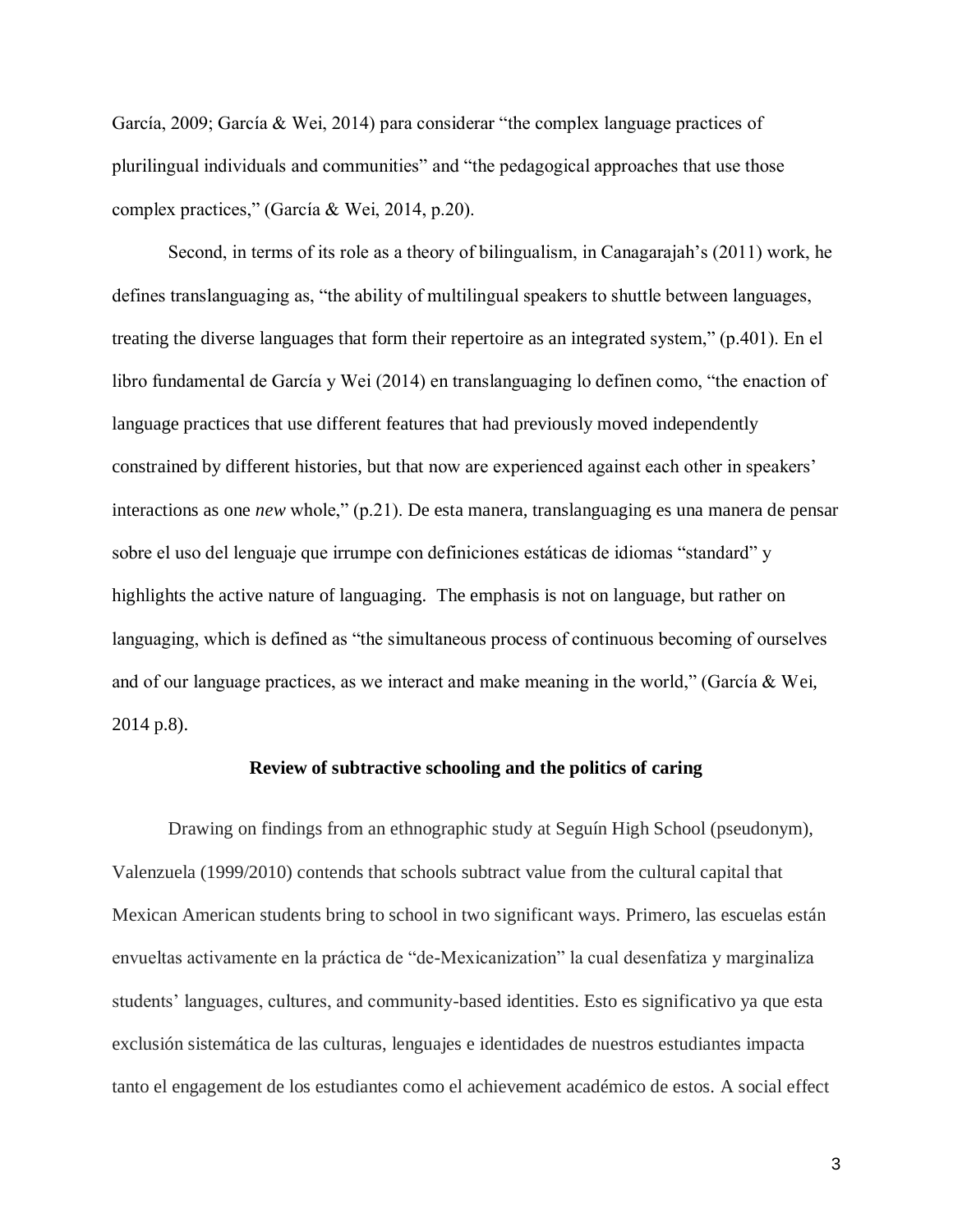of "de-Mexicanization," is that by assimilating or "whitewashing" U.S.-born, Mexican American youths' identities (Urrieta, 2016), las escuelas quebrantan las posibilidades of connections forming between immigrant and U.S.-born, Mexican youth. De esta manera, los jóvenes son incapaces de accesar el capital social important to academic success that can potentially be found in these relationships (Coleman, 1988).

En adición a el proceso de "de-Mexicanization," hay un desajuste en cómo los estudiantes Mexican American ven la educación y cómo la ven sus maestros in that "teachers expect students to *care about* school in technical fashion before they *care for* them, while students expect teachers to *care for* them before they *care about* school" (Valenzuela, 2005, p.83). This type of caring is labeled as aesthetic caring, "whose essence lies in an attention to things and ideas...rather than centering students' learning around a moral ethic of caring that nurtures and values relationships (Valenzuela, 1999/2010, p.22). Estos factores se combinan para crear ambientes escolares que no apoyan los recursos culturales y lingüísticos que los Mexican y Mexican American students bring to school, fostering a sense of estrangement from the dominant culture embodied in a school curriculum that is itself chauvinistic, privileging the histories, stories, and experiences of the dominant Anglo group in U.S. society. Esta situación es exacerbada por los impactos curriculares que tienen políticas educativas como el No Child Left Behind Act (NCLB), issues facing bilingual learners, y la escasez de maestras/os Latina/o en nuestras escuelas públicas.

Authentic caring ofrece un contraste a aesthetic caring. Authentic caring, "emphasizes relations of reciprocity between teachers and students," (Valenzuela, 1999/2010, p.61). In authentic caring, los estudiantes y las/los maestros commit to a relationship that is built upon confianza y vulnerabilidad. Valenzuela (1999/2010) further argues that authentic caring is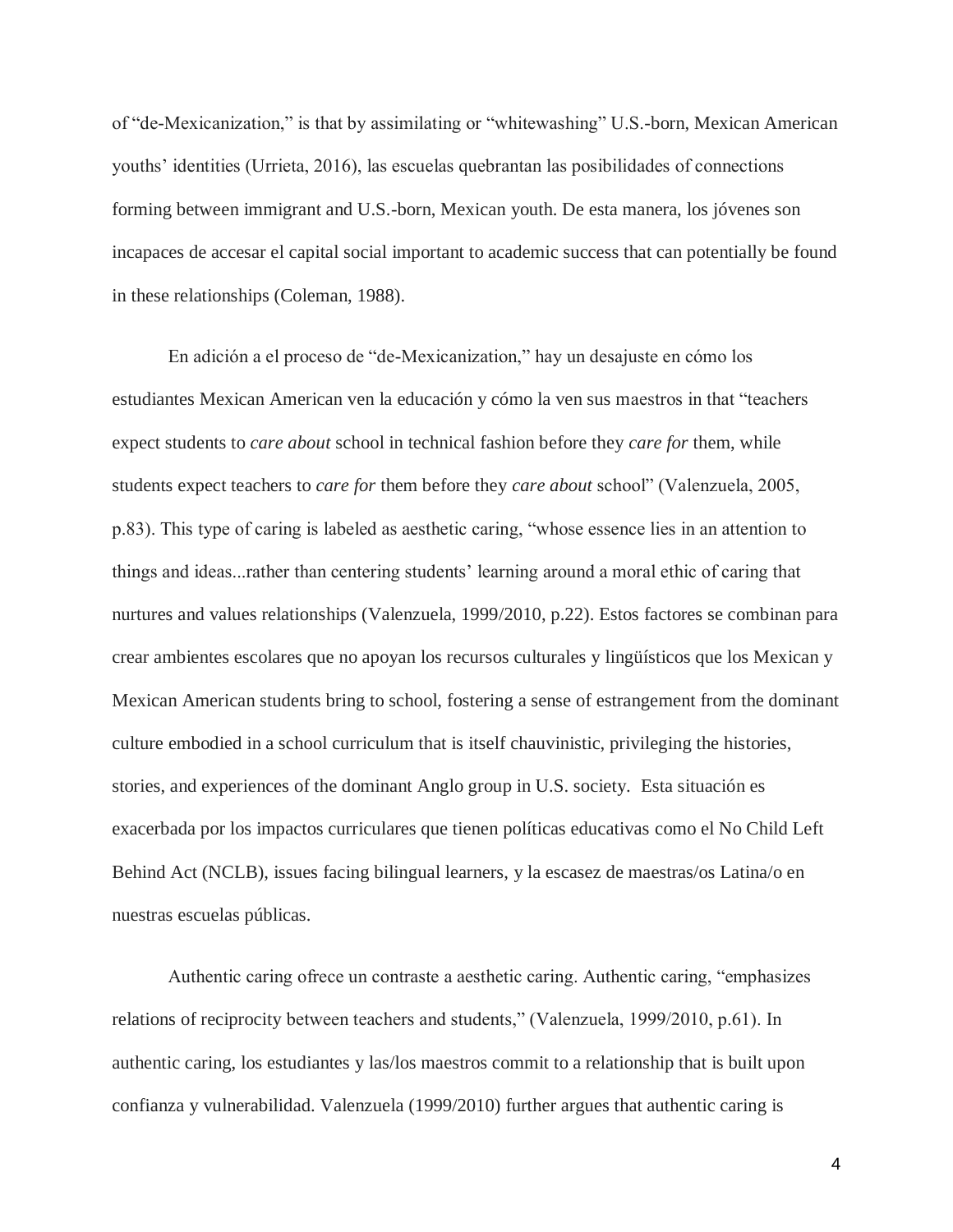necessary pero no suficiente, rather, "conceptualizations of educational 'caring' must more explicitly challenge the notion that assimilation is a neutral process so that cultural and language affirming curricula may be set into motion," (p.25). El concepto de *critical care* (Antrop-González & De Jesús, 2006) builds on this perspective of caring, eschewing notions of colorblind caring and focusing on the importance of the "sociocultural context" of caring (p.413). We will draw on the notion of critical care en la próxima sección sobre re-envisioning subtractive schooling and caring.

Finalmente, en el corazón de esta conversación sobre caring y schooling está nuestra visión de lo que entendemos por el término educación. A primera instancia, one might assume that education y educación mean the same thing, however, educación is a more expansive term than education. Educación highlights "the family's role of inculcating in children a sense of moral, social, and personal responsibility and serves as the foundation for all other learning. Though inclusive of formal academic training, educación additionally refers to competence in the social world, wherein one respects the dignity and individuality of others," (Valenzuela, 1999/2010, p.23). Educación is a folk model of education that is values-based en vez de human capital-based. In centering values, educación promueve la idea que si una persona no sabe como ser humana/o y tratar a la gente con respeto y cariño, entonces academic knowledge and skills are immaterial. La distincion entre educación and education is lost when we are forced to speak in a monolingual English repertoire.

### **Re-envisioning subtractive schooling and caring**

En éste capítulo reconocemos que los conceptos de authentic caring en "Subtractive Schooling" (Valenzuela, 1999) se quedan cortos al no considerar en detalle el potencial de la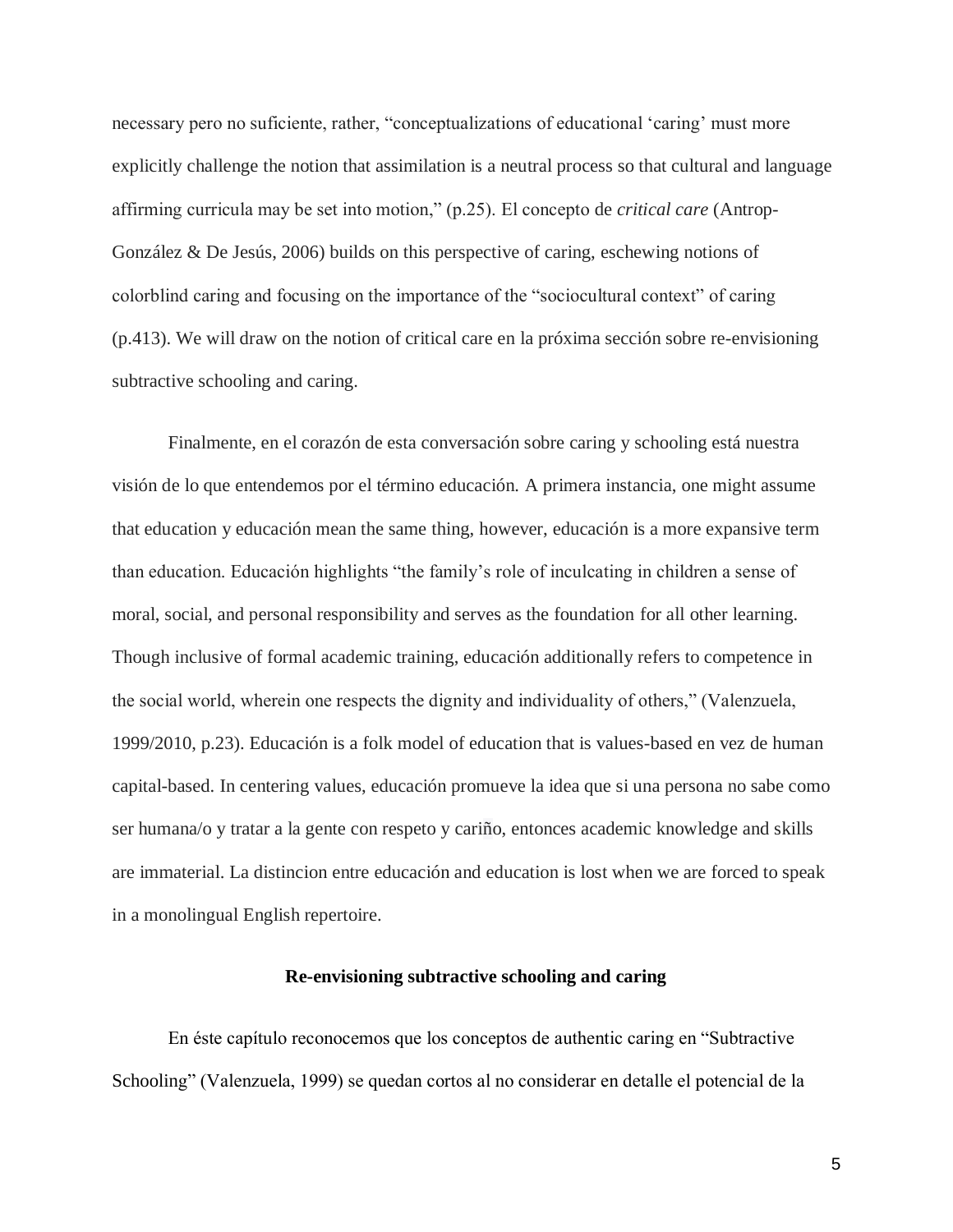pedagogía del translenguaje como parte de este framework. En la obra *Subtractive Schooling* (Valenzuela, 1999/2010) se profundiza en el concepto de *politically aware authentic caring* that builds on Bartolomé's (2004) understanding of political awareness. *Politically aware, authentic caring* significa un "commitment to social justice in ways that represent the authentic, collective interests of the Mexican American community's historic struggle for equity, fairness and due process" (Valenzuela, 2008, p. 505). In this chapter we extend that notion to include la pedagogía del translenguaje como parte del proyecto de *politically aware, authentic caring.* In addition, we build on Curry's (2016) model of authentic cariño and show how translanguaging pedagogy fits into this model.

En Seguin High School, Valenzuela (1999/2010) encontró que el los jóvenes nacidos en los Estado Unidos eran "socially de-capitalized" por sus maestros, administradores and school policies que resultan en de-identification de su lenguaje español, su país y sus identidades. En este proceso los estudiantes que utilizan el translenguaje como su idioma, son automáticamente vistos como incompetentes dentro del contexto académico y como semilingües (Rosa, 2016), alluding to the student's putative inabilities to speak either language "correctly." Cuando se considera la historia colonial del Southwestern United States, y como los Estados Unidos se apoderó del 40 porciento de las tierras mejicanas en 1848 por medio del Treaty of Guadalupe de Hidalgo (San Miguel & Valencia, 1998), podemos comenzar a entender el orígen y potencial de las pedagogías del translenguaje en los salones de clase.

El trabajo de maestras y maestros que protagonizan un *politically aware, authentic caring,* no está completo if they do not honor, lift and systematically use their student's translanguaging skills as part of their teaching and learning. When this is not the case, los educadores participan en the erasure of repertorios lingüísticos de los estudiantes bilingües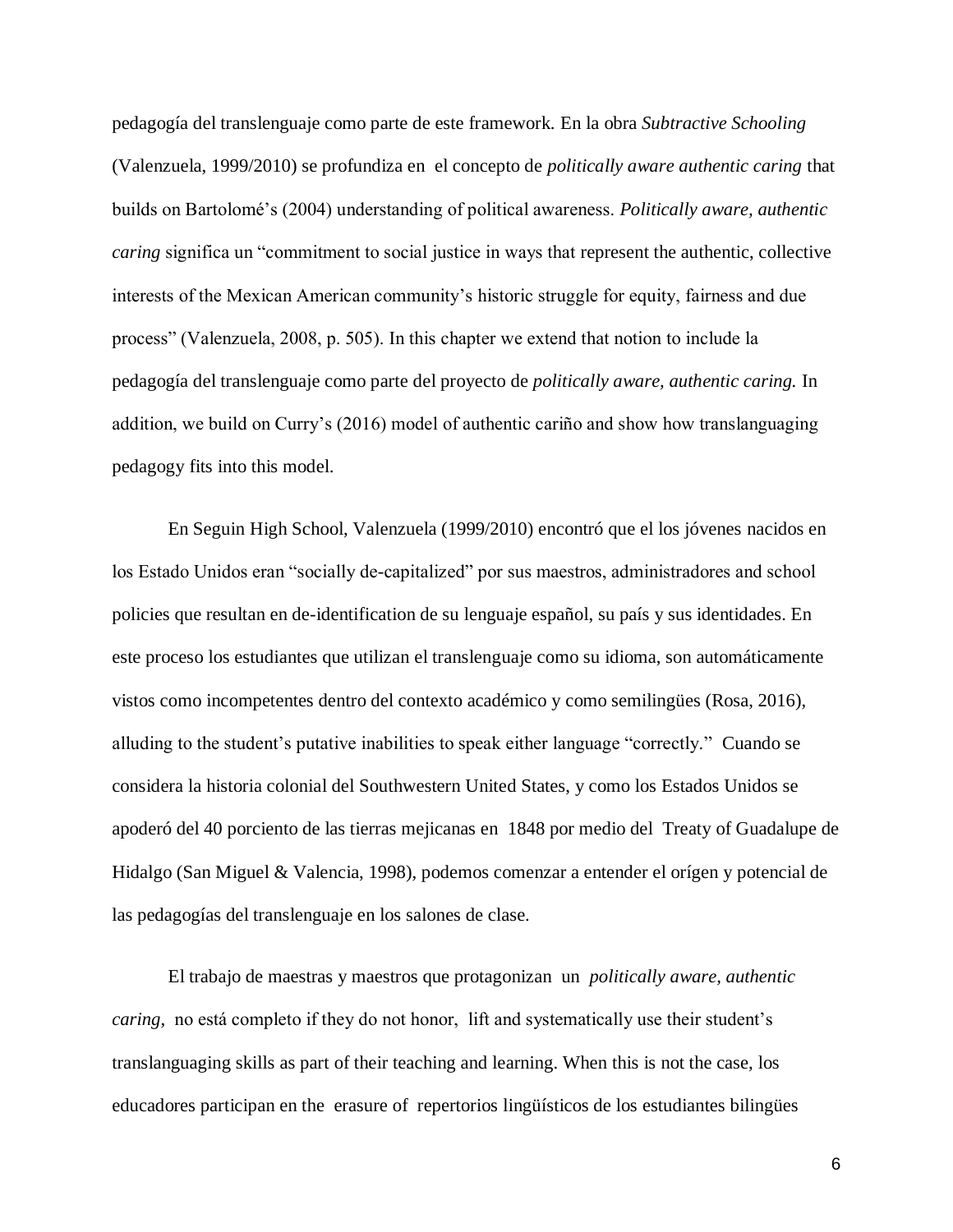nacidos aquí en los Estados Unidos, de sus historias y destrezas. When, in the contrary, they bring translanguaging into the lesson in appreciative ways como parte del *politically aware, authentic caring,* están también reconociendo las dimensiones políticas y de poder que son parte innegable de nuestro trabajo como educadores. Para que esto ocurra, maestros y maestras deben ver los recursos lingüísticos complejos de los estudiantes que utilizan el translenguaje como un recurso valioso y como un derecho, no como un problem that has to be solved or fixed by erasing such an important aspect of their identities (Ruiz, 1984). De esta manera, we build upon the *politically aware, authentic caring*, y translanguaging como un componente aditivo que debe estar presente en nuestros salones de clase. En la próxima sección we provide concrete examples of how la pedagogía del translenguaje se llevó a cabo en un salón de cuarto grado como parte del classroom and institutional effort to enact an additive schooling experience for Mexican American and Central American students.

## **Examples from classrooms**

Salmerón engaged in a case study on translanguaging at Molina Elementary School (pseudonym), which has demográficas similares a Seguin High School, the site where the subtractive schooling framework was developed. Las dos escuelas están ubicadas en urban school districts en Texas. Semejante a Seguín, Molina's student body is predominantly Mexican with a mix of immigrant and U.S. born students. A diferencia de Seguín, at Molina there are strong examples of *authentic cariño* that are often enacted through a translanguaging stance and translanguaging pedagogy. Nosotros utlizamos Curry's (2016) model of *authentic cariño*, to outline the ways that at Molina we can see translanguaging as an enactment of *authentic cariño* in terms of familial cariño, intellectual cariño, and critical cariño.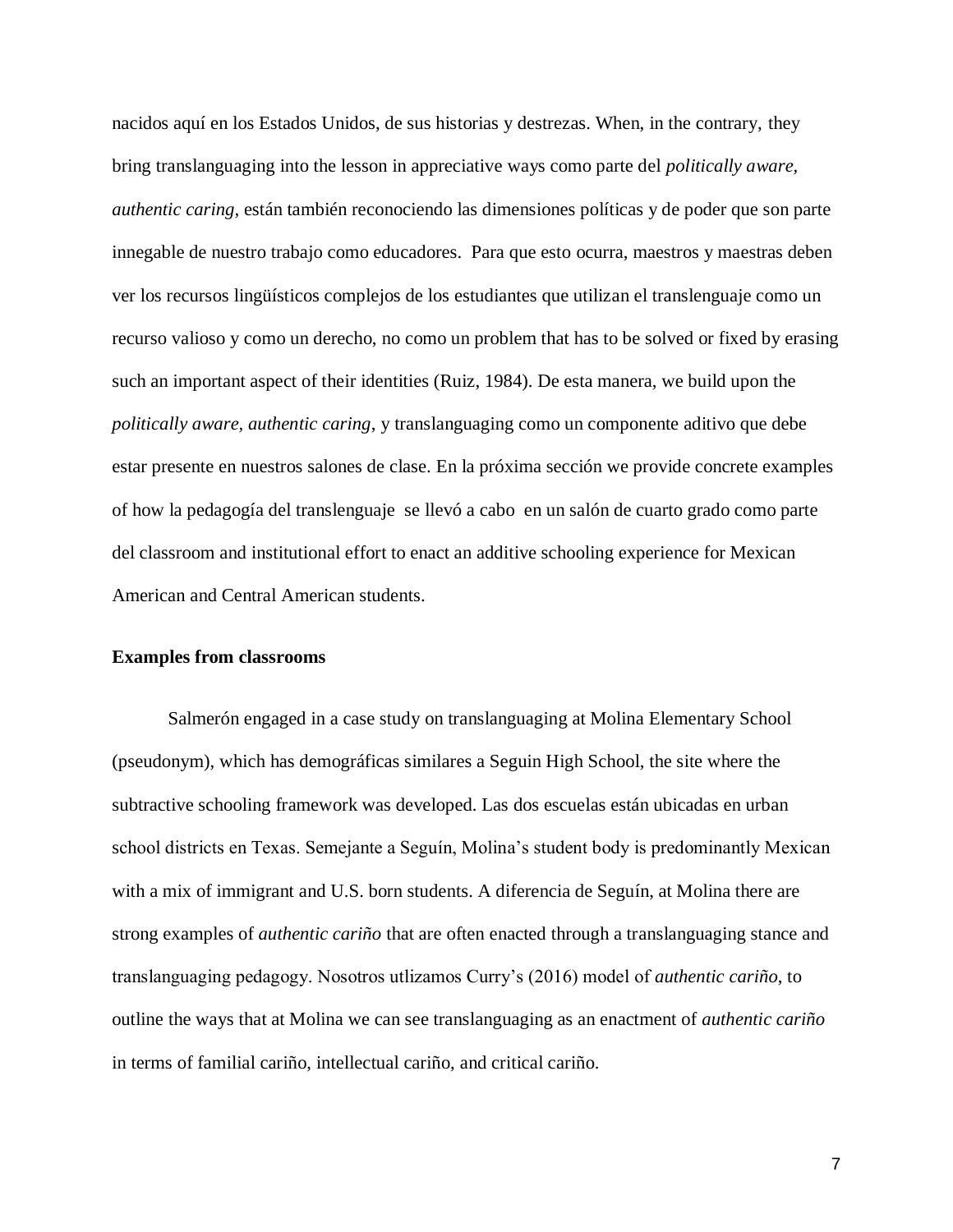The case study focused en las maneras que Ms.Watson y Ms. Gomez, two 4th grade oneway dual lenguaje maestras, take up translanguaging pedagogy in literacy instruction and how this impacts their students. Ms. Gomez, who is in her tenth year of teaching, identifies as una mexicana, and a sequential Spanish/English bilingual (Genesee, Paradis, & Crago, 2004) who learned Spanish from birth and learned English in adulthood. Ms. Watson who is in her fifth year of teaching, identifies as a White woman and is a sequential English/Spanish bilingual who learned English from birth and Spanish in childhood (Genesee, Paradis, & Crago, 2004). Ambas maestras estan comprometidas to creating classroom communities that honor students' linguistic repertoires and support them to develop biliteracy.

**Intellectual cariño.** Educators who exhibit intellectual cariño "care about students' intellectual development, aiming to foster their habits of mind and engagement with big ideas," (Curry 2016, p.892). At Molina, translanguaging era integral al teachers' enactment of intellectual cariño. Por ejemplo, Ms. Gomez and Ms. Watson were committed to teaching their students literacy in English and Spanish each day and made changes to their schedule to reach this goal. In their school district, un modelo común is to alternate the language of instruction for literacy based on the week or day. In their second year at Molina Ms. Gomez and Ms. Watson negotiated with their principal and district supervisor to pilot a new schedule where they taught an English literacy block in the morning and a Spanish literacy block in the afternoon. Las maestras propusieron que giving students the opportunity to use both languages each day was integral to their biliteracy development. Within each literacy block, the teachers modeled translanguaging and the students were able to draw on their full linguistic repertoire. Por ejemplo, in the mini-lesson, las maestras implementaron el método preview-view-review by strategically utilizing Spanish and English for different parts of the lesson. Al comienzo de la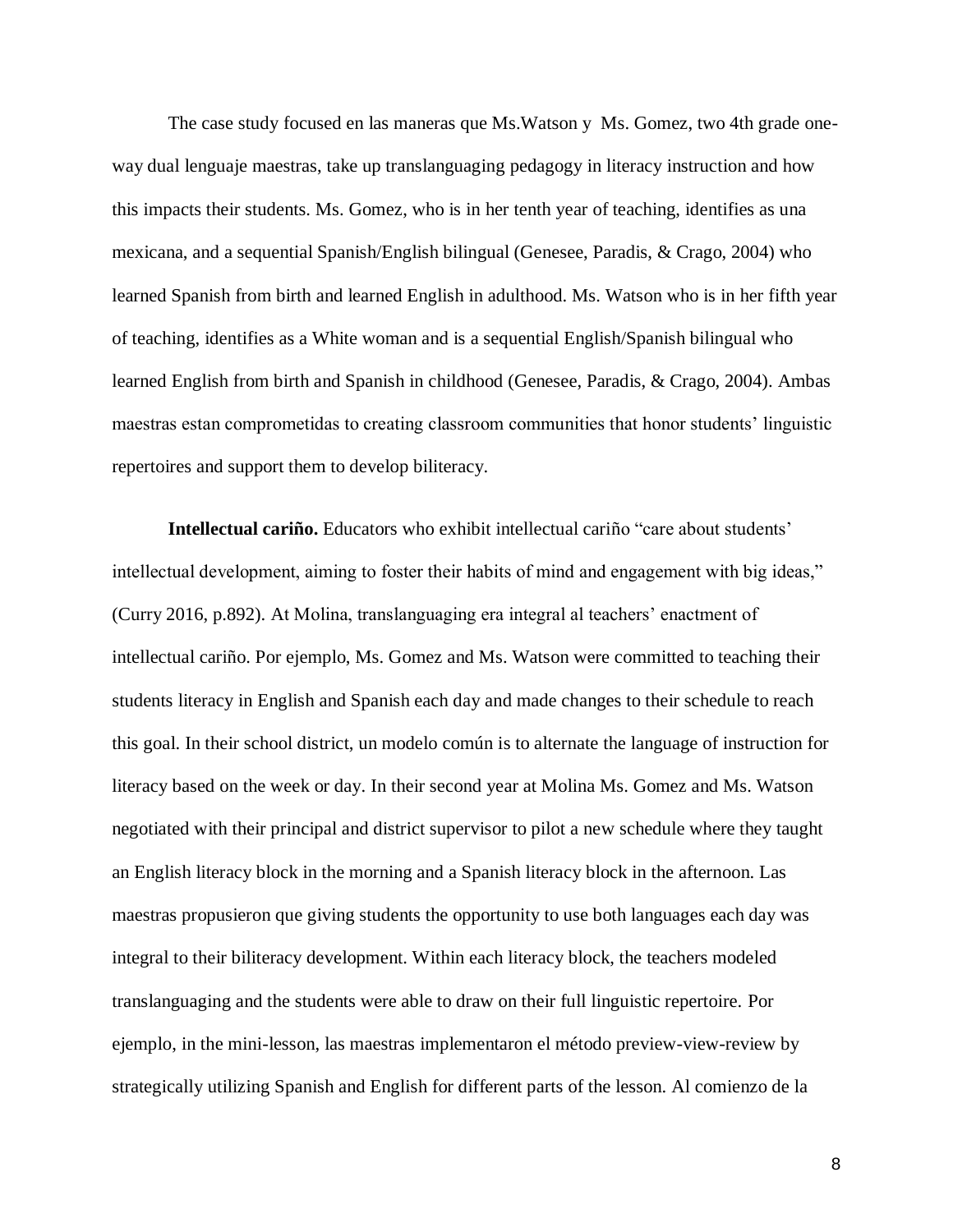lección, la maestra comparte la meta instruccional en español, continues to teach in English, y al final revisa la meta instruccional en español. In a middle of the year reflection, ambas maestras expresaron que they saw an increase in students' developing biliteracy in comparison to the previous year when students were not given the opportunity to use both languages each day. In this way, the teachers showed a commitment to holding their students to the high standard of both developing biliteracy and enacting intellectual cariño.

**Familial cariño.** Familial cariño está construido sobre un fundamento de "reciprocity, trust, and connectedness between and among students and teachers," (Curry, 2016, p. 892). At Molina, familial cariño es en el corazón of the community ethos around language practices. The classrooms were a mix of immigrant and U.S.-born students who had a variety of home language practices. In order for the students to feel comfortable speaking, reading, and writing in English and Spanish, they also needed to feel supported by each other. Estos estudiantes lingüísticamente flexibles demostraron familial cariño when they showed grace for each other's language practices. Por ejemplo, when students were in peer writing partnerships and they found linguistic errors in each others' writing, instead of focusing on their mistakes, they asked questions about the students' meaning in their writing. La cooperación en las parejas de escritura was often seen in the partnerships that were composed of students born in the United States and immigrant students. This theme of intergenerational cooperation between the Latina/o students is contrary to what is seen in subtractive schooling contexts where there is often a lack of cooperation between different Latina/o groups that stems from school practices that serve to divide students (e.g., Valenzuela, 1999). Una pedagogía de translenguaje is crucial to developing a community that enacts familial cariño and is supportive of each others' linguistic practices.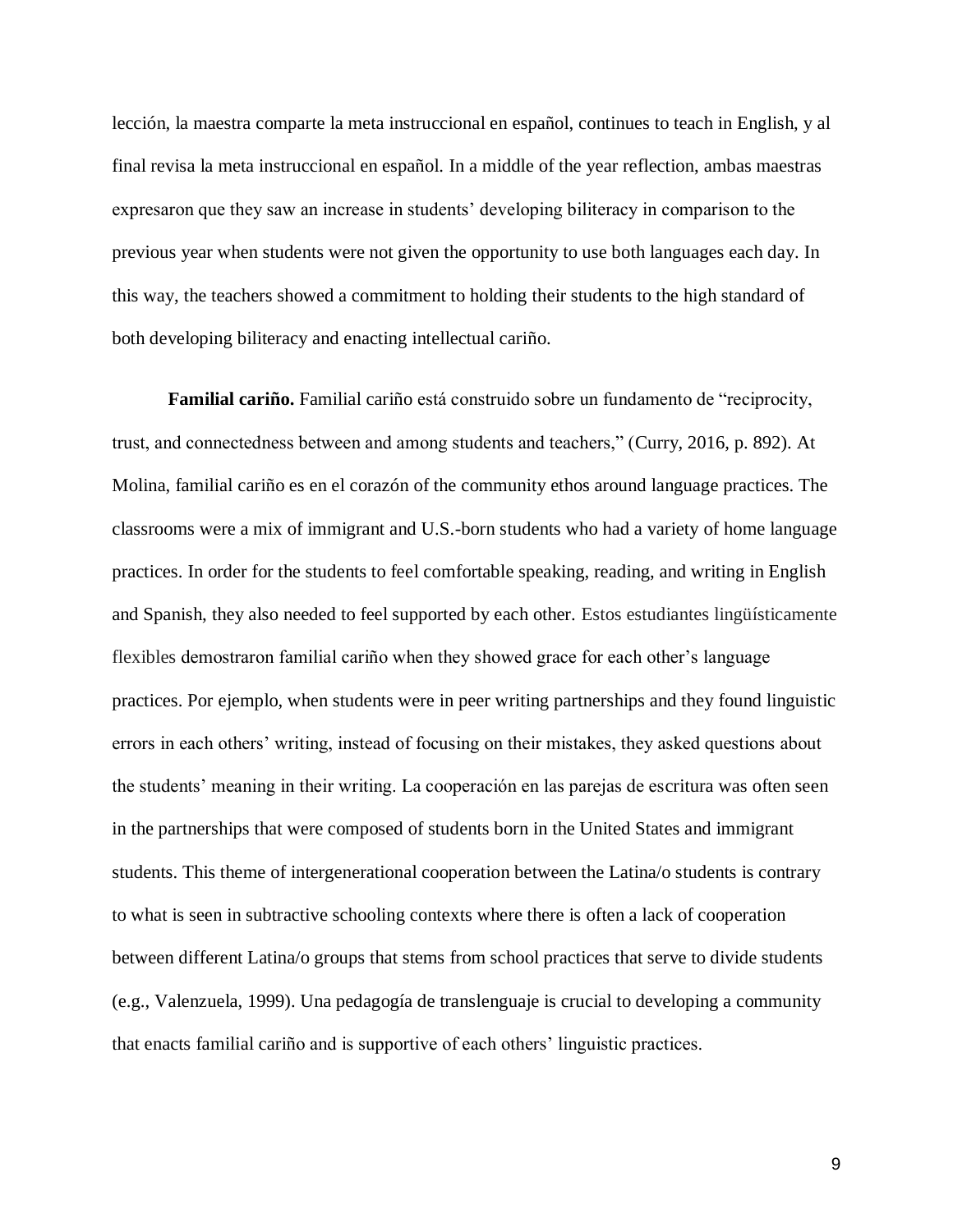**Critical cariño.** Critical cariño, como la idea de "critical care" por Antrop-González and De Jesús' (2006), "refers to caring undertaken with historical and political consciousness of students' communities and a desire to interrupt inequity," (Curry, 2016, p.892). By its nature, la pedagogía del translenguaje, is subversive to dominant monolingual linguistic ideologies and privileges the dynamic linguistic practices of students' communities. Al valorar los repertorios lingüísticos de todos los estudiantes, translanguaging pedagogy se convierte parte de el culturally affirming curricula that challenges linguistic inequities. At Molina, critical cariño era evidente en las maneras que Ms. Watson and Ms. Gomez honored the students' linguistic practices and did not require their language to fit a strict definition of standard language. Por ejemplo, if one of the teachers was speaking to a student in English and the student's response used translanguaging, the teacher did not prompt the student to respond in English. By demonstrating linguistic flexibility, the teachers challenged traditional notions of acceptable language practices. Ms. Watson and Ms. Gomez both explained that they believed that each child has a unique linguistic repertoire that is shaped by their communities. By not forcing them to fit into monolingual conceptions of language, they provided the students with an opportunity to be vulnerable y desarrollar sus repertorios lingüísticos.

### **Practical implications for teachers**

Las maestras y maestros who currently work with our Latina/o, bilingual children tienen la responsabilidad de honrar y desarrollar sus full linguistic repertoires if they are to claim that they enact politically aware authentic caring. The language ideologies conveyed by maestras y maestros, tienen un lasting impact en las maneras en las cuales nuestros estudiantes ven, no tan solo su schooling, pero también su identidad como bilingües. Por lo tanto, translanguaging practices must be a part of politically aware caring, as it opens a space for teachers to value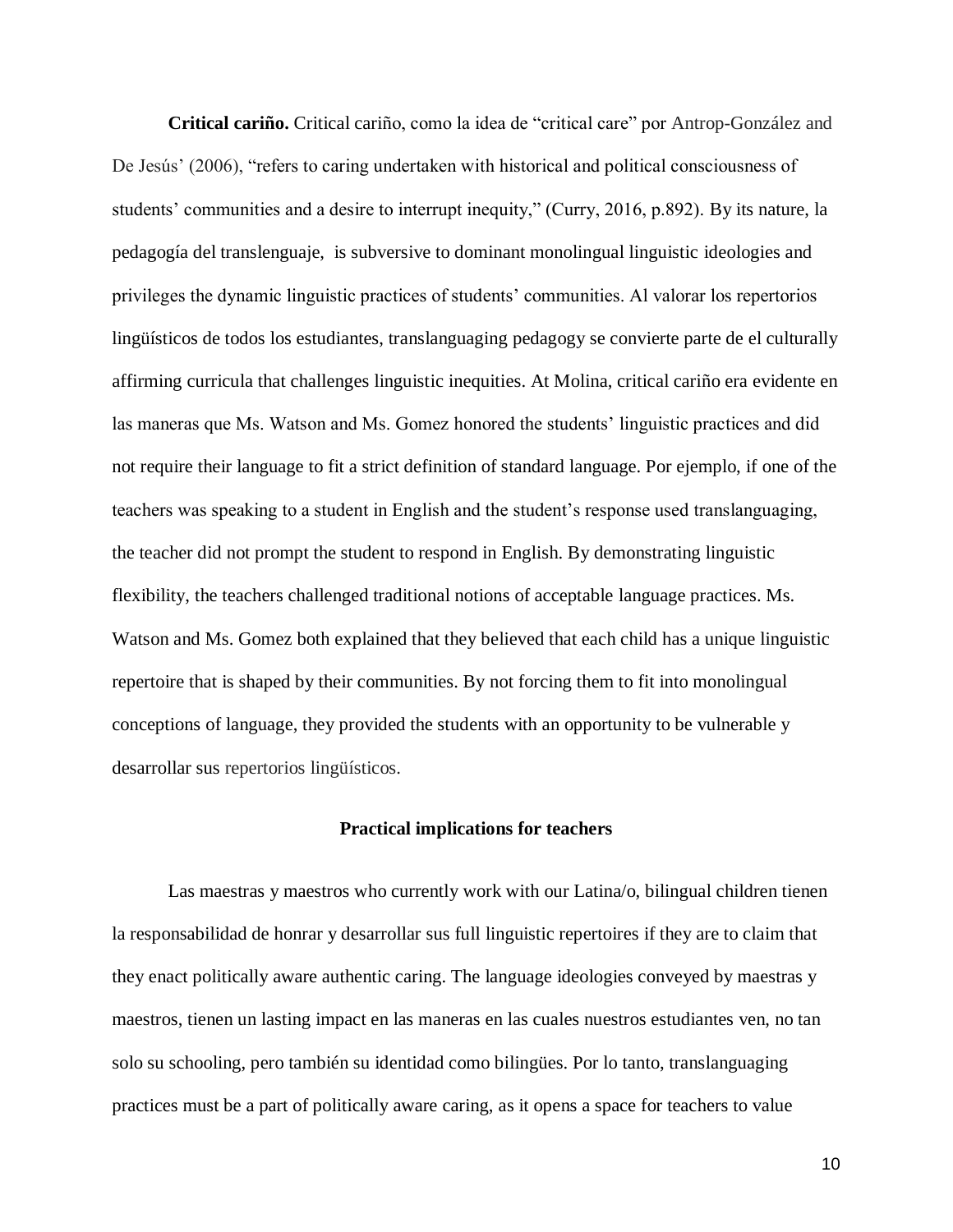student´s full linguistic repertoires. As we look back to the classroom examples provistos en este capítulo, we see how enacting this type of care might require for teachers and schools to restructure the ways in which they enact language instruction akin to the teachers at Molina. This could mean advocating for translanguaging pedagogy at a school or district level and calling into question traditional notions of bilingual pedagogy.

As we look forward, we are challenged to think about what these pedagogías del translenguaje como parte de un modelo de politically aware authentic caring, representan para el assessment de nuestros estudiantes bilingües. As pressures for standard assessments rise and with the reality that teachers and students are often presionados a tomar esas prueba estandarizadas en inglés, que significan estas presiones para las maestras y maestros que promueven y utilizan these types of pedagogías? Por otra parte, as more districts across the nation begin to develop Two Way Dual Language programs, las maestras y maestros tienen el reto de apoyar el desarrollo lingüístico of more and more diverse groups of children who bring varying degrees and registers of both Spanish and English. Keeping a framework of politically aware authentic caring at the forefront, how do teachers honor and continue to develop los repertorios lingüísticos de aquellos estudiantes quienes han sido históricamente marginados?

# **Conclusion**

Similarly to how students must be able to translanguage in order to express their full selves, we, too, must similarly translanguage in order to convey our full selves. Meaning often cannot be directly translated and there are meanings that are missed when we are forced to express ourselves monolingually. Por ejemplo, hay elementos del cariño that are not expressed by care and elements of care que cariño no verbaliza. Los dos términos son simultaneously nuanced and each one has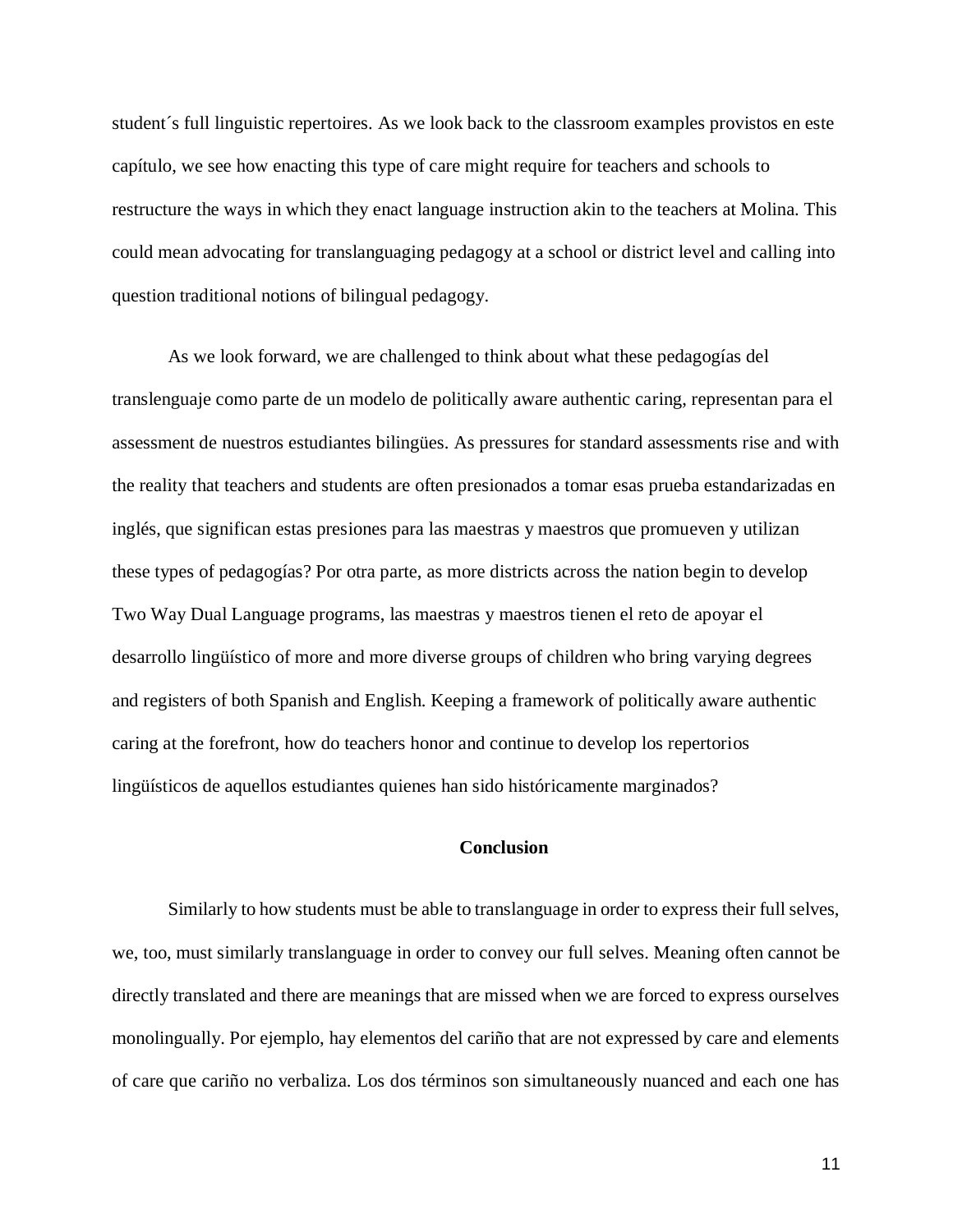their own dimensions and derivatives. Translanguaging nos permite verbalizar conocimientos profundos al utilizar los idiomas and capture nuances not otherwise possible. This academic practice sheds light onto the truly complex linguistic practices of our Latina/o, bilingual children and the ways that they draw on translanguaging para comunicar y llegar a ser entendidos.

### **Reflection on writing bilingually**

This is the first time that I, Angela Valenzuela, have ever written in this way, translanguaging across English and Spanish. The challenge for me in this piece was in not only writing alternatively in English and Spanish, but also writing across registers in both languages. It made me think a lot about codeswitching and how in working across two symbolic systems, there are "correct" and "incorrect" ways to codeswitch. So why isn't this also true for translanguaging? This very notion, however, of correct and incorrect forms is ironic given that a rationale for translanguaging is that it liberates discourse from its regimented structure in classrooms and schools. That said, the added layer of registers, coupled with wanting to make the piece accessible, complicates matters for me. I wonder if I would feel differently if my academic Spanish were as strong as my academic English. The good thing about all of this though is that in contrast to my regular, monolingual English writing, every single word, phrase, and sentence is fully intentional and ultimately, as a co-author, negotiated. As an interactional or conversational approach, however, I love the complexity, fluidity, and richness that translanguaging brings to classroom environments. It smacks of freedom, of libertad, and a long-overdue enhancement for a millennial generation responsible for the "Latinx" movement that tests boundaries, binaries, and assumptions about gender and identity in an otherwise highly gendered language. As importantly, translanguaging points to ever more ways to convey authentic cariño in all our relations.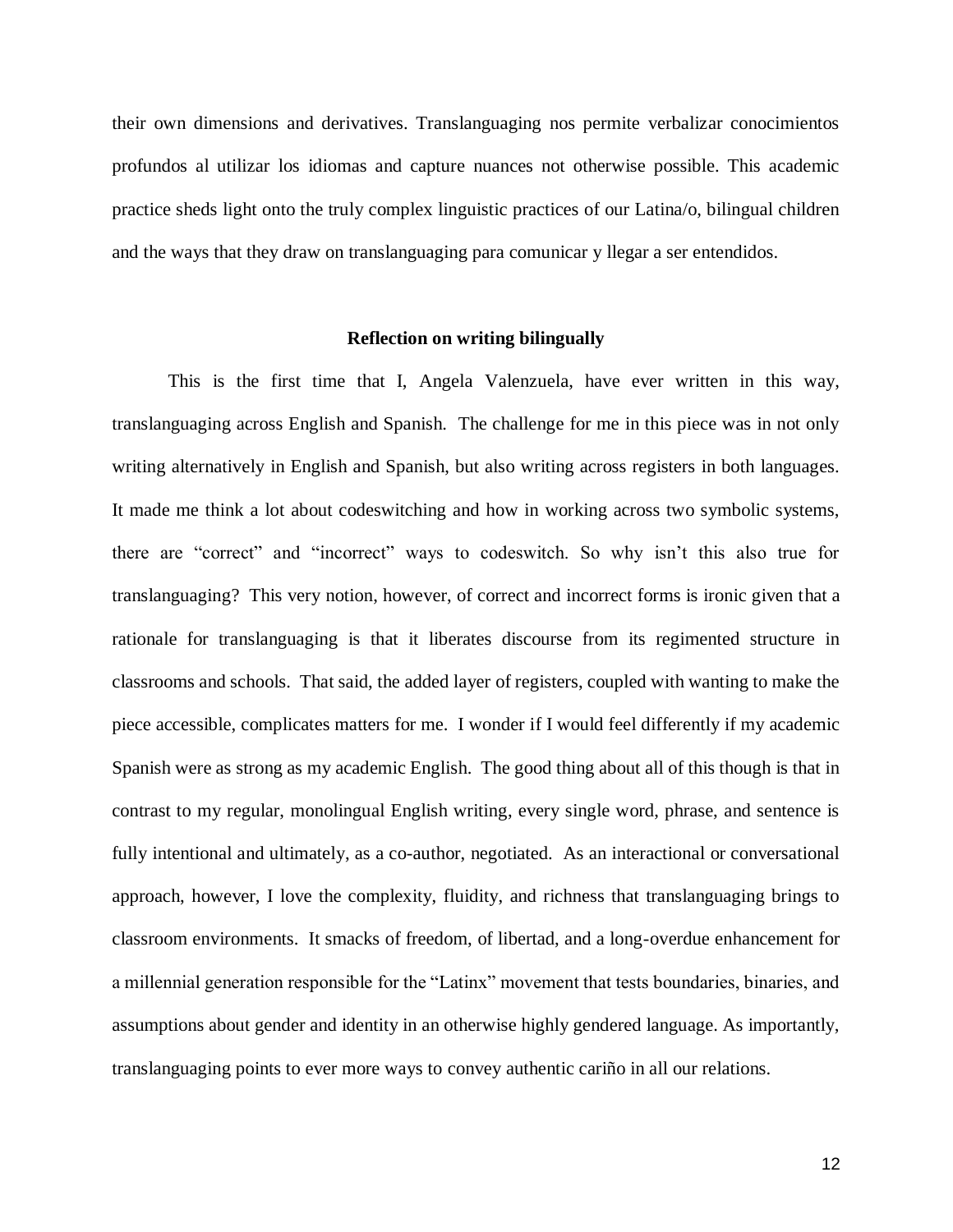I, Cori Salmerón, have translanguaged in poems que escribí sobre mis experiencias personales, pero nunca en el contexto de academic writing. To me, translanguaging seems suited to el género de poesía because my memories occurred in both languages. When I first started writing this chapter it was difficult for me to use translanguaging because estoy tan acostumbrada a escribir en inglés y leer artículos académicos en inglés. Necesito cambiar la manera de expresar mis ideas y open my mind to new linguistic possibilities. As I continued to write, I began to feel more comfortable drawing on both languages. I am now thinking about ways to desarrollar mi escritura académica en español y otras oportunidades de usar translenguaje. En mi niñez, nunca tuve la oportunidad de aprender en español en a situation that valued the way that my family used Spanish. Además, mi familia has experienced *subtractive schooling* and they do not place mucho valor académico en el español . As someone who is going through the process of reclaiming my "lost" heritage language, me siento afortunada de escribir con Nathaly porque me siento cómoda translanguaging with her and drawing on her more formal academic Spanish. This type of partnership is integral in bilingual classrooms that honor translanguaging.

The first time I, Nathaly Batista-Morales, translanguaged in writing, outside of informal settings such as texting, was when working on the abstract of this chapter. The process gave me goosebumps, and I immediately had to share that feeling with one of my colleagues. No podía creer que fuese permitido el utilizar todos mis recursos lingüísticos académicos en un espacio como este capítulo. As a sequential bilingual, learning español en Puerto Rico y luego English in the United States, I held cemented language separation ideologies that I have had to deconstruct a lo largo de mis estudios doctorales. También es cierto que el proceso no se sintió natural al principio, it took several iterations of editing in some sections as my brain warmed up. In the last few work sessions however, empecé a utilizar más y más mi español académico, el cual había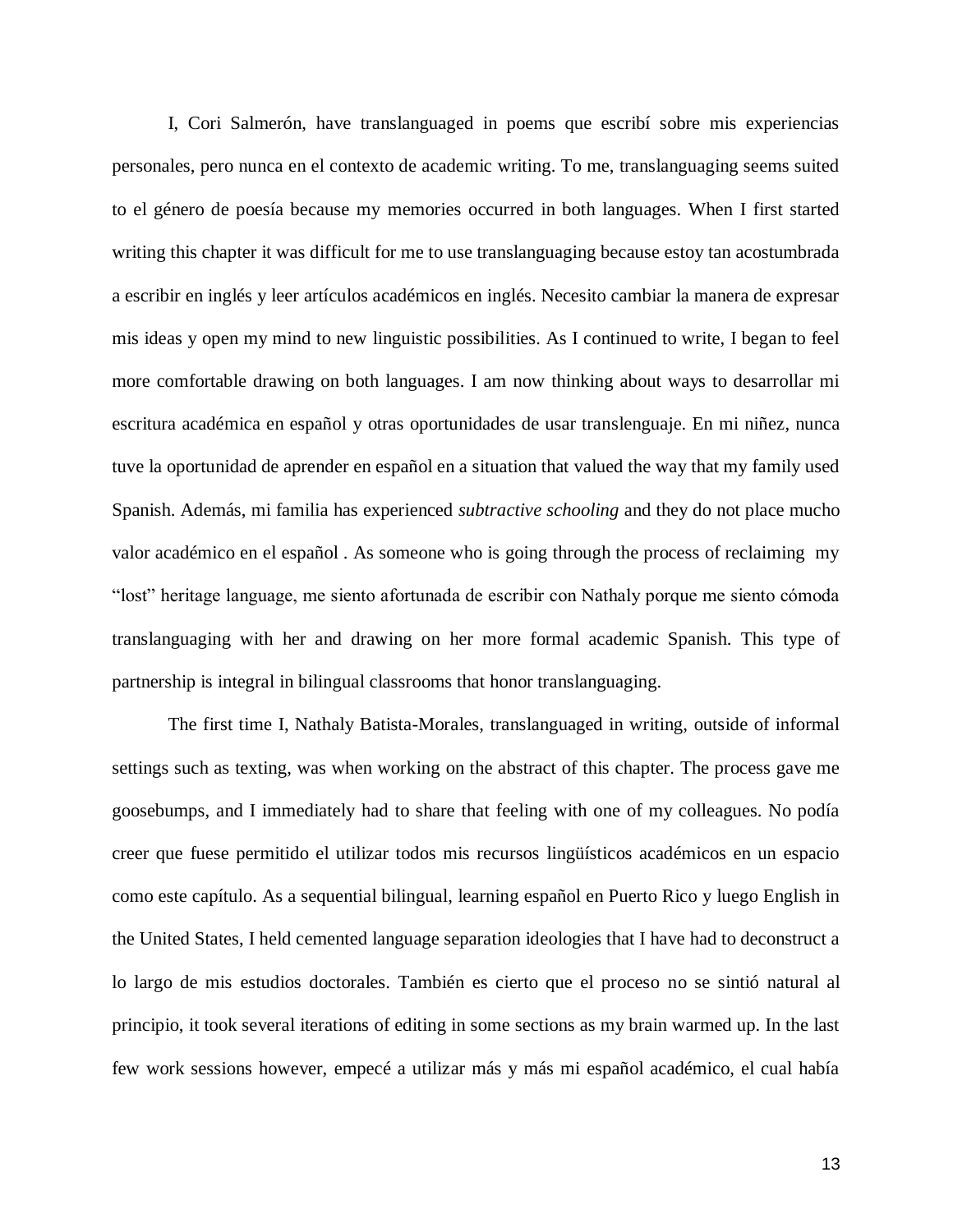estado escondido en una gaveta por todos estos años. It feels as if, with the exception of very specific terms such as *subtractive schooling,* el proceso de utilizar translanguaging en mi escritura me abrió la puerta a ver mi español as a viable option when writing academically.

Pulling on each other as a resource, no tan solo nos ayudó a poder producir este capítulo, pero reafirmo nuestras identidades lingüísticas. Tanto en salones universitarios como en las aulas escolares, we invite Bilingual and Dual Language teachers to move beyond the isolation that often characterizes teaching and enter into relationships with a spirit of vulnerability. En estas relaciones, teachers can support each other not only linguistic resources, but as a community that engages in authentic cariño in the process of affirming each other´s linguistic and cultural identities, not only as Latinas/os but as translanguagers. Estas relaciones de cariño auténtico, pueden servir como modelo a sus futuros estudiantes de cómo honrar y apoyar los repertorios lingüísticos de cada uno, especially as bilingual education moves into Two-Way Dual Language models, in which inequities between students groups have been documented.

#### **Extension questions**

- 1. Reflexiona on your past schooling experiences, when did you feel cared about? How was this connected to the way that teachers treated your linguistic practices?
- 2. Piensa acerca de your current teaching practices. How are you engaging in translanguaging pedagogy and authentic cariño?
- 3. ¿Cómo imagina translanguaging pedagogy and authentic cariño connecting to your future teaching practices?

### **Glossary of terms**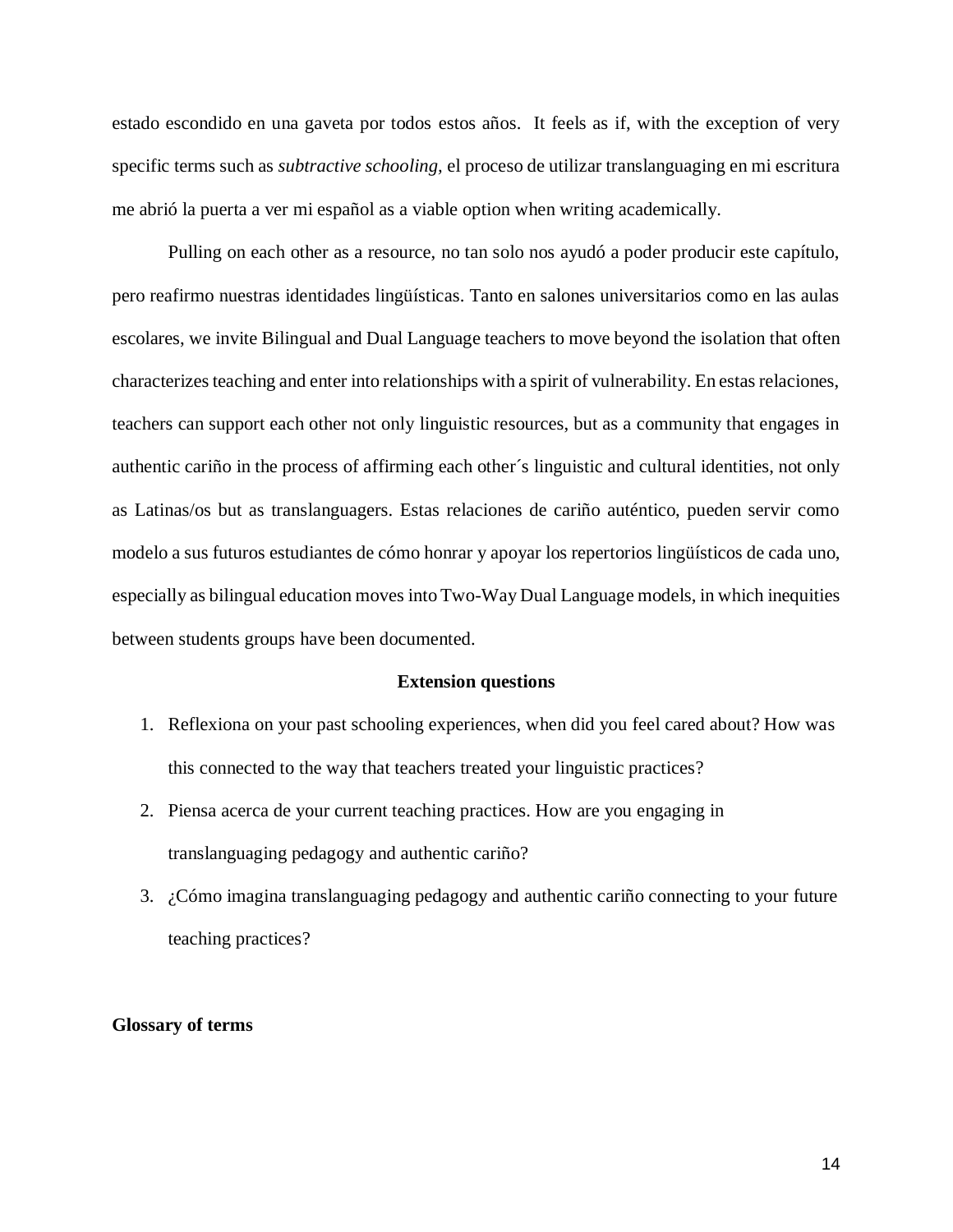- Subtractive schooling: a method of schooling that systematically takes away minoritized students' language and culture con la meta de asimilación a el grupo mayoritario.
- Authentic caring: care donde los estudiantes y las/los maestros commit to a relationship that is built upon confianza y vulnerabilidad.
- Aesthetic caring: care where attention is placed on things and ideas en vez de las relaciones.
- Politically aware caring: care que representa un compromiso a los intereses auténticos y colectivos de la Mexican American community's historic struggle for equity, fairness and due process.
- Educación: a folk model of education that is values-based en vez de human capital-based.
- Authentic cariño: un tipo de care that is based on Latino/a cultural values and is composed of familial, intellectual, and critical cariño.
- Familial cariño: care que está construido en un base de trust and 'reciprocity' entre los estudiantes y maestras.
- Intellectual cariño: care por el desarrollo intelectual de los estudiantes.
- Critical cariño: care que considera la historia y political struggles de las comunidades de los estudiantes y está centrado around the goal of dismantling inequities.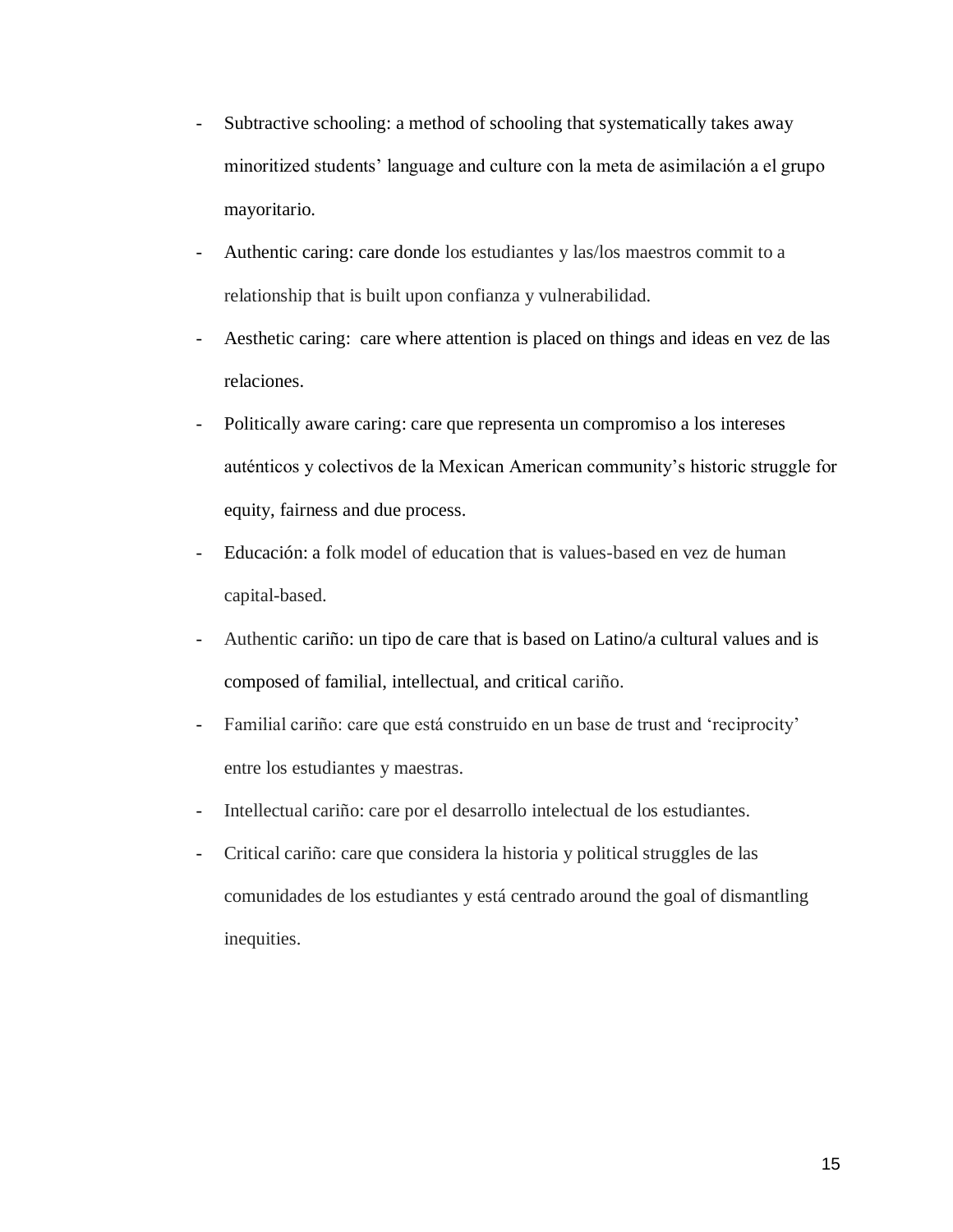### **Works Cited**

- Antrop‐González, R., & De Jesús, A. (2006). Toward a theory of critical care in urban small school reform: examining structures and pedagogies of caring in two Latino communitybased schools. *International Journal of Qualitative Studies in Education: QSE*, *19*(4), 409–433.
- Baker, C. (2011). *Foundations of bilingual education and bilingualism*. Bristol, UK: Multilingual Matters.
- Canagarajah, S. (2011). Codemeshing in academic writing: Identifying teachable strategies of translanguaging. *The Modern Language Journal*, *95*(3), 401–417.
- Coleman, J. S. (1988). Social capital in the creation of human capital. *The American Journal of Sociology*, *94*, S95–S120.
- Creese, A., & Blackledge, A. (2010). Translanguaging in the bilingual classroom: A pedagogy for learning and teaching? *The Modern Language Journal*, *94*(1), 103–115.
- Curry, M. W. (2016). Will you stand for me? Authentic cariño and transformative rites of passage in an urban high school. *American Educational Research Journal*, *53*(4), 883– 918.
- García, O. (2009). Education, multilingualism and translanguaging in the 21st century. *Social Justice through Multilingual Education*, 140–158.
- García, O., & Wei, L. (2014). *Translanguaging and education*. London, UK: Palgrave Macmillan.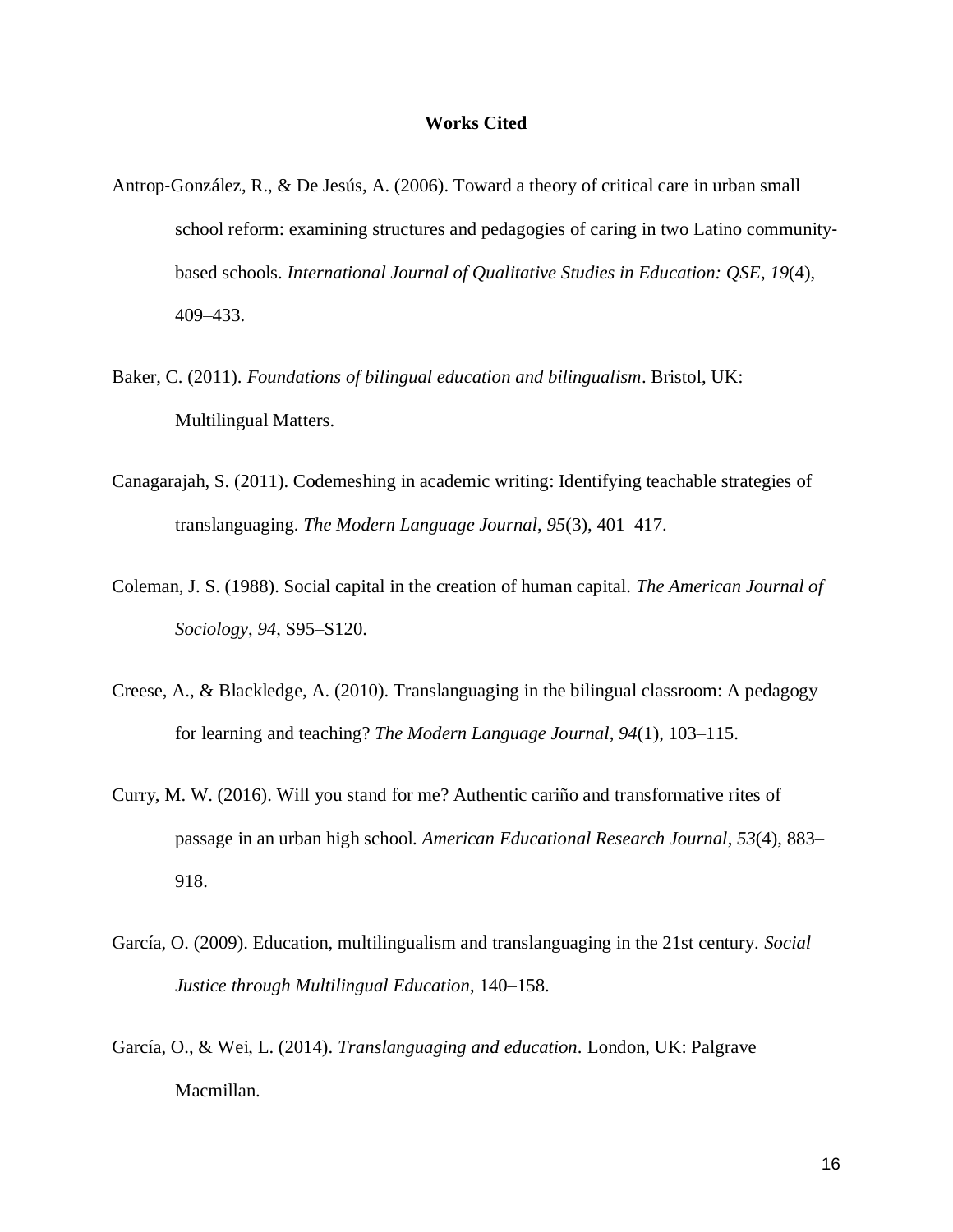- Genesee, F., Paradis, J., & Crago, M. B. (2004). *Dual language development & disorders: A handbook on bilingualism & second language learning,* Baltimore, MD: Paul H Brookes Publishing.
- Miguel, Jr., San, G., & Valencia, R. (1998). From the Treaty of Guadalupe Hidalgo to Hopwood: The educational plight and struggle of Mexican Americans in the Southwest. *Harvard Educational Review*, *68*(3), 353–413.
- Rosa, J. D. (2016). Standardization, racialization, languagelessness: Raciolinguistic ideologies across communicative contexts. *Journal of Linguistic Anthropology*, *26*(2), 162–183.

Ruíz, R. (1984). Orientations in language planning. *NABE Journal*, *8*(2), 15–34.

- Urrieta, L., Jr. (2016). Colonial structures, identities, and schooling: My take on multicultural education and White supremacy. In F.E. Objakor & J. Martinez (Eds), *Latin@ Voices in multicultural education: From invisibility to visibility in higher education* (p.95-120). Hauppauge, NY: Nova Science Publishers.
- Valenzuela, A. (2008). Ogbu's voluntary and involuntary minority hypothesis and the politics of caring. In J. Ogbu (Ed.). *Minority Status, Oppositional Culture, and Schooling*, 496– 530, Abingdon, UK: Taylor, Francis, & Routledge Group.
- Valenzuela, A. (2005). Subtractive schooling, caring relations, and social capital in the schooling of US-Mexican youth. In L. Weis & M. Fine (Eds). *Beyond Silenced Voices: Class, Race, and Gender in United States Schools*, (83–94). Albany, NY: SUNY Press.